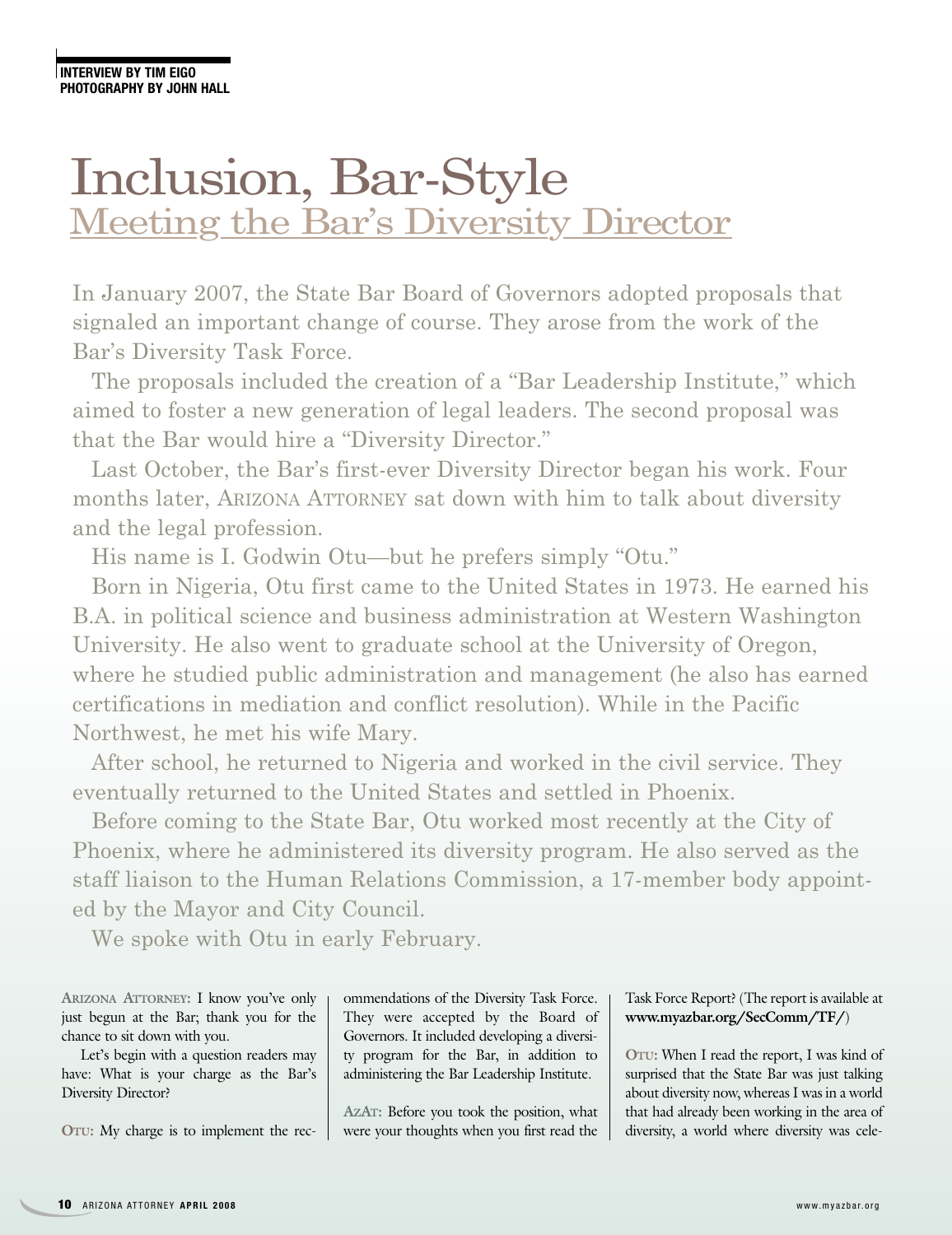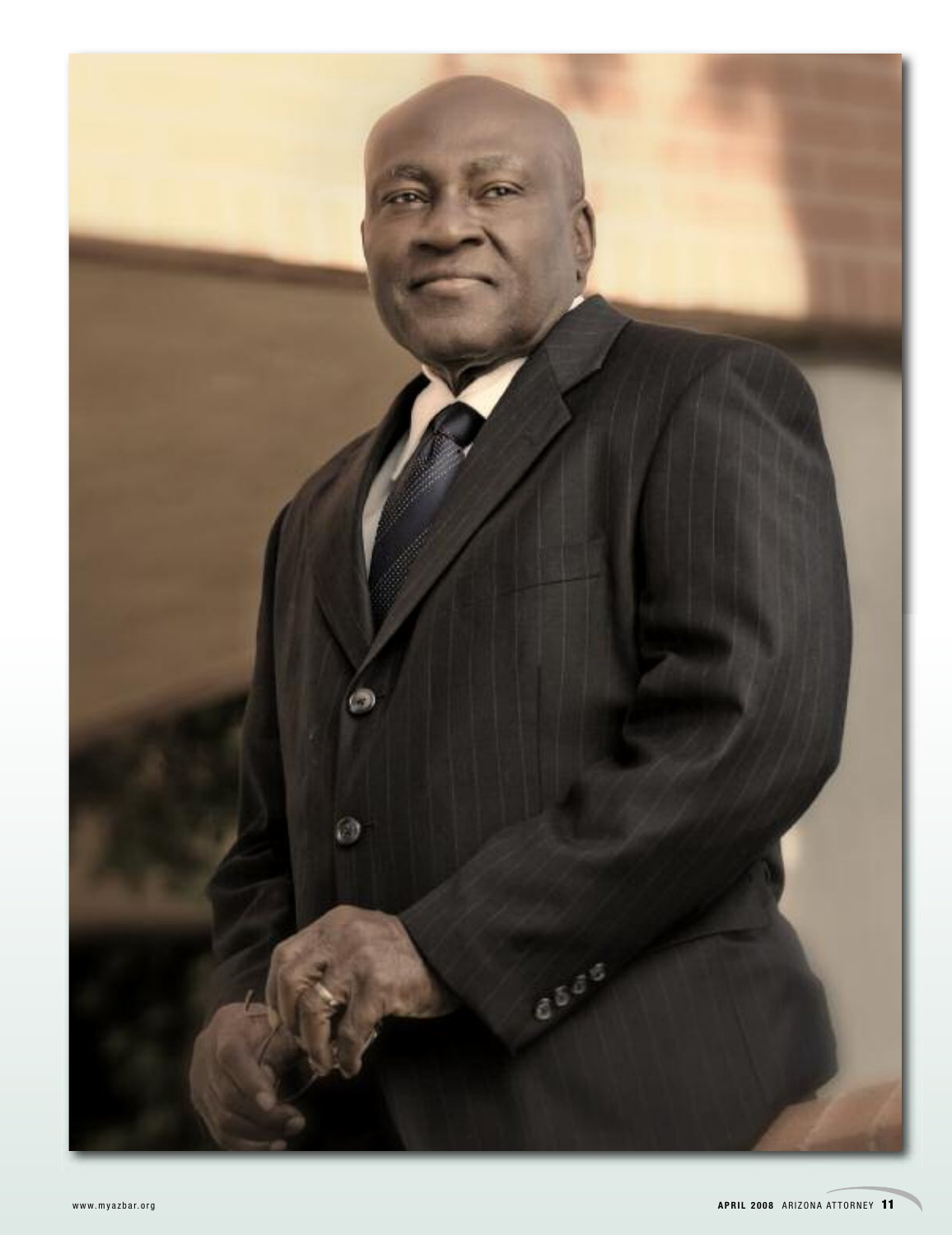

brated; the process [outside the Bar] had been going on.

For example, the City of Phoenix had a Diversity Task Force set up by the City Manager, and they made probably 70 recommendations in about 17 categories, ranging from training to hiring and retention and things like that. We had a five-year implementation schedule. At the end of the five years, we evaluated what we had done, whether anybody had been excluded in the process.

Then, the City Manager inaugurated a new Diversity Steering Committee to look at what was done, make some recommendations and see what new directions we may go, if necessary.

**AZAT:** That's a lot of progress.

**OTU:** Yes. So when I came here, to something brand new, it followed that work and other work I had done with outside groups. I had worked with business organizations, with banks that made presentations.

So it was a little bit surprising that the State Bar did not have any program. But to me, that was a challenge to come in and do my best. In fact, I offered, whether I was hired or not, to help the State Bar set up a good diversity program, because I know it is good for the community, it is good for any organization to look at diversity—not just as a philosophy, but as a business decision.

**AZAT:** The City of Phoenix employs many people. There, even if you did nothing except affect hiring and retention—and you did more than that—you could make a large impact. Here at the Bar, which employs relatively few people, your charge must focus on the larger world of law practice.

What is the role you hope to play in the profession?

**OTU:** I need to begin laying the foundation, not just for our internal diversity process, but for working with people outside. It is not just doing something that looks nice or something that we might feel is good to do. It needs to be something that will truly help our community.

The legal community has to find ways to

build bridges to the community that we serve. Nothing would be as good as building an organization, a business, that also reflects what you have in the community.

The clients that you serve—the customers—see when they come in an organization that looks like the community. And that will encourage them to do business with the organization, that will encourage them to seek justice, or whatever you may call it, or whatever the law can offer them. I think this is really important.

So our effort is not just within the State Bar. It is with all the attorneys out there. What can we do to support them, to help them build true diversity?

**AZAT:** How do you define diversity?

**OTU:** It's important to do that, and to make sure it has *inclusion* with it.

It is very easy for people to think about diversity, and the first thing they think about is affirmative action; some people think about women and minorities. But diversity is a lot more than gender and ethnicity. It is about open-mindedness, it is about inclusion, it is about drawing from the population all the talents.

So as I said, when we look at diversity, it is more than a philosophy; it is about the way we do business. That's what we are helping to do, so that lawyers and organizations can tap into the wealth of talents that we have in the legal community.

**AZAT:** But our members certainly know that the Task Force was created because of disappointment among some—or among many—about the lack of progress in terms of ethnicity and gender, primarily. Isn't it reasonable for them now to think that diversity in that construct *is* about ethnicity and gender?

**OTU:** Well, it arose originally because of the efforts of the Committee on Minorities and Women in the Law (CMWL). But even for those members, they looked at their own membership and said, "We're not adequately represented here." As a diversity professional, I look at it in broader terms than just gender and ethnicity. I look at inclusion as being the best model for diversity, because diversity means you are not going to exclude people because of their disability, for example, or because of their sexual orientation, or because they are older white men.

If we do that, we are also excluding their talents and their experience. According to our definition of diversity and inclusion, we want to bring everybody to the table, so that we can pull out their talents and build a very productive and inclusive community.

The legal profession needs all of these people. That is why we have to look beyond women and minorities. That may have been what the committee looked at when it initially said "We need to talk about diversity."

**AZAT:** That broader definition of diversity is one you clearly feel strongly about. Is it also accepted by the Task Force and by CMWL?

**OTU:** It is accepted, because now we are helping members take a look at diversity from a different, broader perspective. As a process, that will continue to evolve.

**AZAT:** Why is that important?

**OTU:** When you look at our populations and the demographics—not only in Arizona but all over the United States—it's changing very fast. Different people are moving into the Valley, moving out of Arizona. We need to respond to that.

The world is changing. As recently as about 1980, Bill Gates said 640 KB ought to be enough for everyone. What do we have even on your phone today? A lot more than that. So we have to also change, and keep up-to-date with technology, and with demography.

**AZAT:** If law is a business, and if inclusion is a business practice, why not let law firms succeed or fail on their own? Why is this a role the Bar should assume?

**OTU:** It is the job of the Bar to do that, because we as an organization exist to serve the clients that we have, and the legal community as a whole. Apart from that, we have an interest to help diversity not only within the law firms but the community as a whole.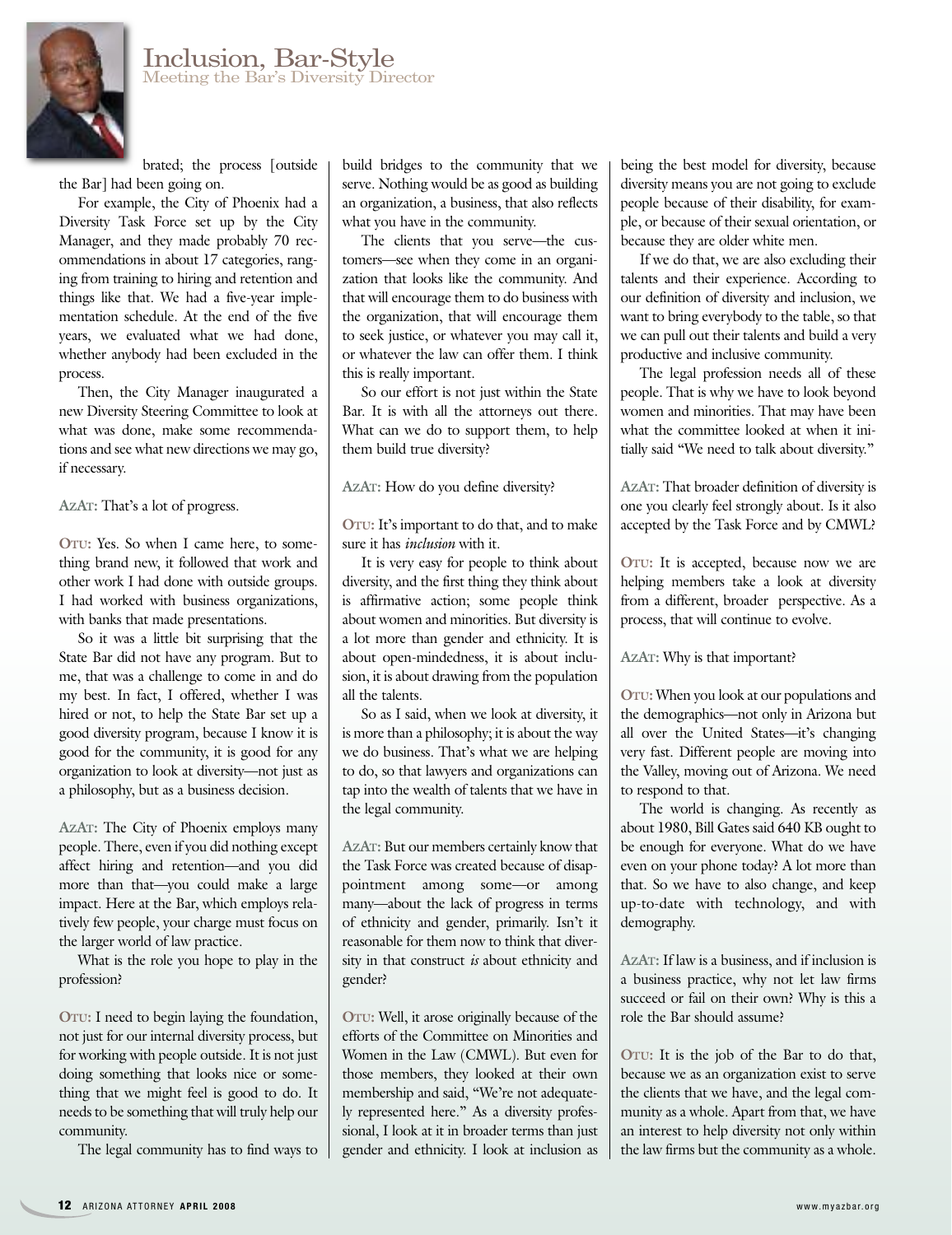

If we don't, it will come back to bite us one day, whether as an organiza-

tion or as individuals. When you look at the changing demographics, it's in our own interest to continue building those bridges, partnerships, relationships with our community.

**AZAT:** So the Bar has a bigger responsibility than just within its own four walls.

**OTU:** Exactly. We have to go out there and assist as much as possible.

**AZAT:** Are you optimistic for the prospects of the legal profession?

**OTU:** I am. When you look at what the business world as a whole is doing, we should have been doing this a long time ago. We are actually late. So I am optimistic that as time goes on people will see that. We cannot stop the changes that are happening in our communities. We have to look at that and say, "How do we align business practices to meet those changes?"

**AZAT:** Internally at the State Bar, you've formed a staff Diversity Committee. Why?

**OTU:** Because we need to start at home. It would be very difficult for us to go out and tell a law firm that it does not recognize any important dates or cultural heritage, or that they do not have enough women and minorities, and then we come back home, and we don't have anything at home.

So when we go out, we can be ambassadors of this organization. We can say, "Look what we've done. We have a diversity committee, we recognize the Hispanic Heritage Month, the Black Heritage Month, the Women's Equality Month," and so on. So we can speak to other people knowing that our house is in order. It would be difficult to do that if somebody challenged us and said, "What have you done at the State Bar?"

**AZAT:** You mentioned a five-year plan at the City of Phoenix. Can you generate that kind of strategy at the Bar for your outreach to the legal community? What can be done in the next year, for instance?

**OTU:** I have what I call the first-year plan, but I have extended it to a three-year plan. But it's too early to say, "This is the implementation." I do have initiatives in place. One is the Diversity Committee. We have the Diversity Pipeline Program, which is very important right now.

**AZAT:** What is that?

**OTU:** When you are talking about hiring and retention, you need to have a pool. The law schools do not have enough minorities to recruit from. So the pipeline program is very important. We want to go to elementary schools, go to high schools, to tell the young people about what it means to be an attorney, to show them, for example, what a mock trial looks like, so that they have some idea what an attorney does.

If we could have some impact, eventually we'll have the pool from which to recruit.

**AZAT:** Is there any other strategy on the horizon?

**OTU:** Yes. The Diversity Action Alliance.

**AZAT:** What is the alliance? A State Bar entity, or something affiliated?

**OTU:** It doesn't yet exist; it's one of the initiatives I hope to put in place. I've talked to a few law firms who are interested. We just want to start with a few large or mediumsized firms, and see where we go from there. Eventually, we'll be able to attract people so that we make the philosophy of diversity important to the firms, so that they see it makes good business sense.

**AZAT:** Specifically what would the alliance do?

**OTU:** I plan to bring together law firms to brainstorm what we can do to make Arizona's law firms more attractive to minorities and women.

AzAT: They are not attractive now?

**OTU:** One of the things I have found in my research is that although the number of women graduating from Arizona's law schools are as many as the number of men, when you go to the law firms, you don't see the woman in the higher ranks. They are not the decision-makers. Why?

We think that the environment does not favor women to stay. Retention of women at law firms becomes a problem. What do we do to make it more attractive to women? How do we talk about balancing family and career?

When women leave the law firms and go to corporate law departments or public agencies, the law firms are losing good talent. They won't have that perspective and thought within the law firm.

The alliance will also plan on how to sell Arizona to tell attorneys nationwide about the state.

**AZAT:** I think the large firms, and maybe the medium-sized ones, already recruit from outside the state. But do you think they don't do it intensively?

**OTU:** They do recruit outside the state. But we want them to do it even more. We want to bring people in with different backgrounds, from different places, both large metropolitan areas, small cities and smaller towns. When we are able to do that, we are building a very diverse and good organization.

**AZAT:** The magazine recently published an article on part-time law practice (January 2008). I think as a profession we now have some data that indicate some of the reasons women may not feel they can progress in a law firm, and it's often an economic decision.

But do you have an idea about why people of color may not feel welcome there? It's not an economic decision, is it? What is going on in law firms?

**OTU:** A lot of things happen. People of color go into law firms and they don't see the firms as environments they could thrive in. Statistics show that of all the professions medicine, accounting and others—the law profession is the least diverse in terms of minorities and people of color and people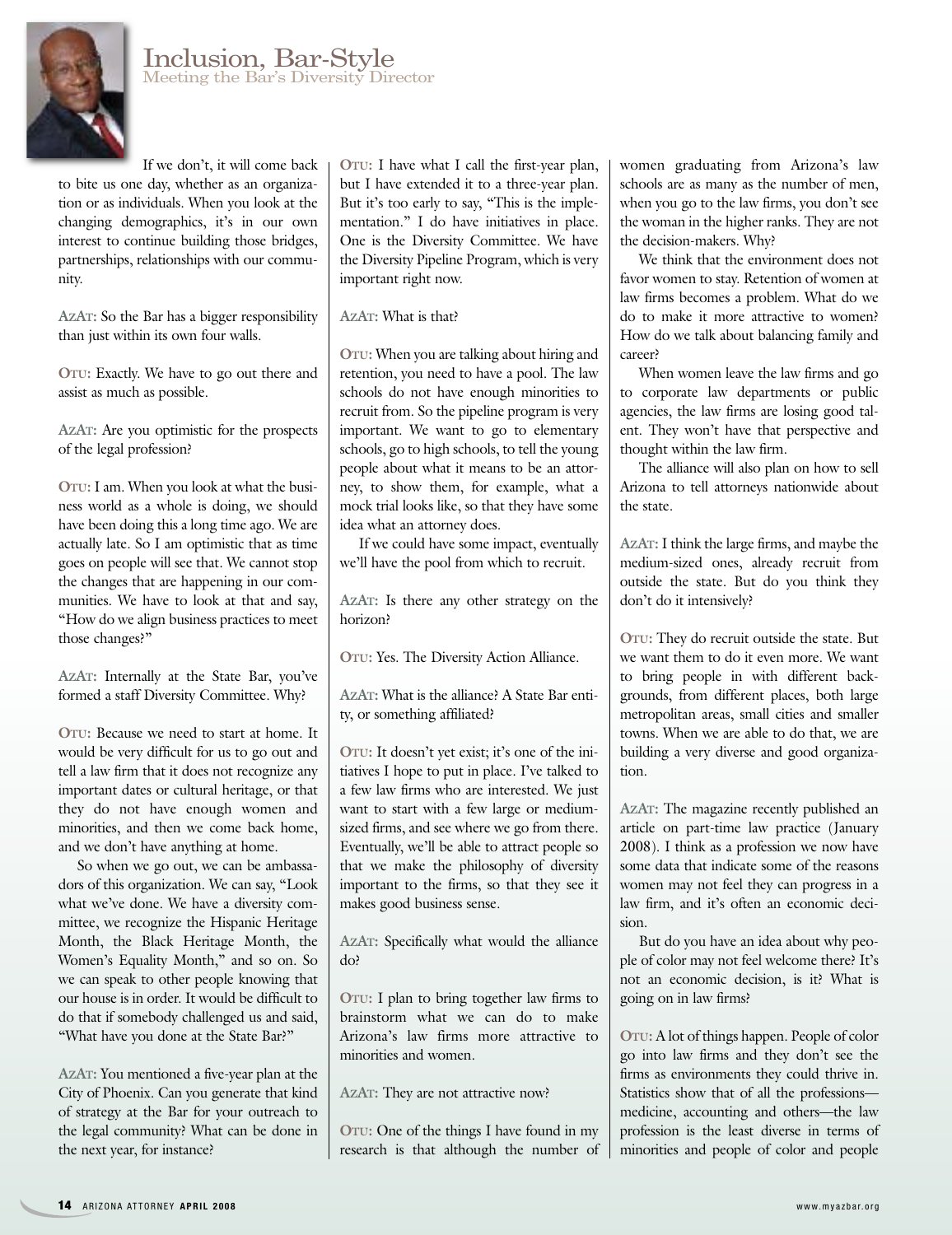with disabilities and so on.

And it's not unfounded. Some of them have had the experience where they go to law firms and [senior attorneys] choose someone to mentor, and the woman or other minority is not enjoying that benefit of mentorship. So that is not a very welcoming environment.

The same thing is true of meaningful work—good, quality work that allows a person to develop their skills. It has happened that those people do not have the same opportunity. I have heard this over and over again.

A good example, though not in the legal profession, was a young lady who went to Wall Street. This was a three-part story in a very popular magazine. All she found was total frustration. … There was a lot of sexual harassment, a lot of general harassment, there were ethnic jokes that were directed at her. This is the same thing that I have heard happening in some law firms: harassment, maltreatment, disrespect for individuals.

So women tend to go toward public agencies or legal departments of corporate organizations.

**AZAT:** Some of these challenges are more amenable to a solution than others, don't you agree? For instance, many law firms can wrap their mind around creating more parttime opportunities. But discomfort or even bigotry, whether subtle or overt, is a far more difficult challenge.

**OTU:** It's very difficult. It's normally said that you cannot legislate morality.

Some people think that "If I hire a certain number of women or minorities, our diversity strategy is very successful." Not necessarily so. Your diversity strategy has to do with your business goals. If you don't do that, but you say you have minorities and women, it's not exactly so. Therefore, it becomes very important for law firms to begin changing the culture and looking at people for what they can provide, what they can bring to the organization, rather than [just looking at] their gender, their skin color, their disability, their sexual orientation, or whatever. Law firms have to move away from that kind of thinking. It's not

Some people think that "If I hire a certain number of women or minorities, our diversity strategy is very successful." Not necessarily so. Your diversity strategy has to do with your business goals.

something that anybody can force anybody to do. But we have to start changing our perception of people.

How dangerous it is to just put people in a box and label them.

**AZAT:** If the legal profession lags behind other professions, as you say, could we attribute that to its structure? Until recently, the national population of lawyers has not been very mobile, due to state-by-state bar exams, as compared with doctors, say, who take national or regional board certification exams, or CPAs, who do the same. Isn't it more likely to find a diverse doctor pool at your HMO than to find such diversity at a law firm?

**OTU:** I think that has something to do with it, [as compared with] other countries, where the law profession is more centralized, like the British Commonwealth countries. Lawyers there can practice anywhere; they can settle anywhere. That's not the case here.

**AZAT:** Returning to the pipeline question, what would you like to see happen in the next few years? Lawyers speaking to junior high and high school kids?

**OTU:** That is already happening, but it's the law schools doing it, and some volunteer lawyers doing it on their own. But I would like to bring these efforts under one umbrella. With the Bar coordinating all of this, we can bring our resources together. We don't have to reinvent the wheel.

When I looked at the young people, the

enthusiasm in their eyes and faces, during the mock trial, it was something very encouraging. So we want to expand this, and encourage law firms to adopt schools, to volunteer and talk to those kids, who probably have never had any exposure to the legal profession except in negative circumstances.

If attorneys begin to build these bridges to the community, our kids will see this and say, "Wow. This is great. An attorney actually came and talked with us." Maybe we can also begin to dismantle some of the misperceptions about attorneys.

**AZAT:** One of your most visible commitments is the Bar Leadership Institute, which fosters leadership among a select group of lawyers. Where are you with that initiative?

**OTU:** We are now almost wrapping up the first class of the BLI; it has been a very, very successful program. It's incredible not just because of the caliber of the participants, but also the caliber of people who have volunteered to facilitate the different sessions. We've had attorneys with 20 years', 40 years' experience sharing with the young people. [The next session], in fact, we will meet at the Sandra Day O'Connor Courthouse, where they will meet so many judges, an opportunity they otherwise wouldn't have. It's going to be incredible.

**AZAT:** The first class is almost graduated?

**OTU:** Yes. It will end in May. We already have the materials ready for the next class, which will start in September.